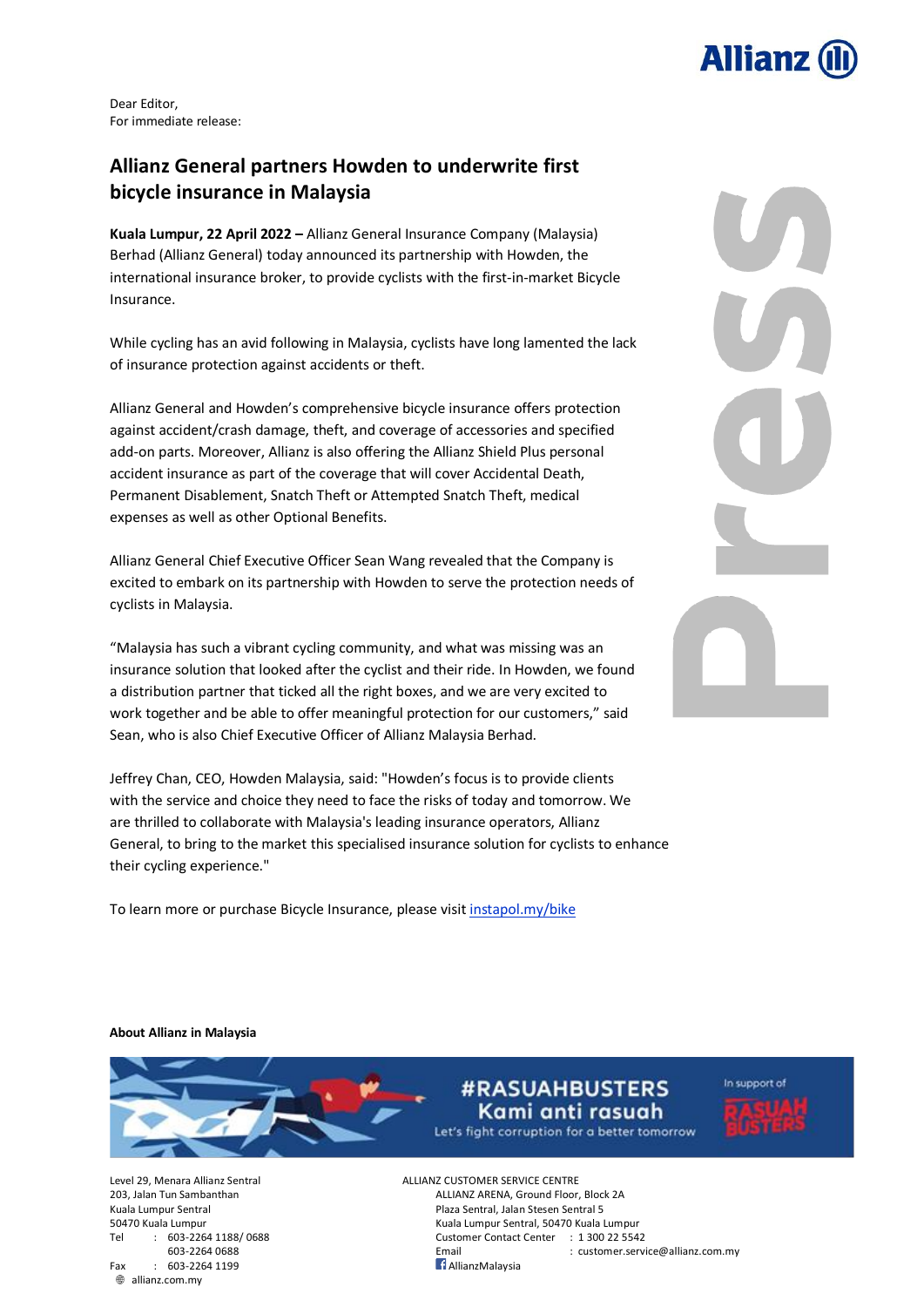

The investment holding company, Allianz Malaysia Berhad, a subsidiary of Allianz SE, has two insurance subsidiaries - Allianz General Insurance Company (Malaysia) Berhad ("Allianz General") and Allianz Life Insurance Malaysia Berhad ("Allianz Life").

Allianz General is one of the leading general insurers in Malaysia and has a broad spectrum of services in personal lines, small to medium enterprise business and large industrial risks. The GWP for general insurance businessfor financial year 2021 reached a mark of RM2.43 billion. Allianz Life offers a comprehensive range of life and health insurance and investment-linked products and for the financial year 2021, Allianz Life recorded a GWP of RM3.26 billion and is one of the fastest growing life insurers in Malaysia. Allianz Malaysia has 32 branches nationwide.

In 2021, Allianz Malaysia won The Edge Billion Ringgit Club (BRC) Financial Services (below RM10 billion market capitalisation) award for the highest growth in profit after tax (PBT) over three years. The Company also bagged the Malaysia International Business Awards 2021 (Life Insurance category) and three awards at the Global Banking & Finance Awards: Insurance Brand of the Year Malaysia 2021; Best General Insurance Product Malaysia 2021; and Best Insurance Social Media Engagement Malaysia 2021. In 2020, Allianz Malaysia was awarded the Industry Excellence Award for financial services at the MSWG-ASEAN Corporate Governance Awards. The Company also ranked seventh amongst the Top 100 Companies for Overall Corporate Governance and Performance (by Rank) and 16th amongst the Top 100 Companies for Corporate Governance Disclosure (by Rank).

To learn more about Allianz Malaysia, visit allianz.com.my

Facebook: [facebook.com/AllianzMalaysia/](https://www.facebook.com/AllianzMalaysia/) | Instagram: [instagram.com/allianzmalaysia/](http://www.instagram.com/allianzmalaysia/) LinkedIn: [linkedin.com/company/allianzmalaysia/](https://www.linkedin.com/company/allianzmalaysia/)

## **About Allianz**

The Allianz Group is one of the world's leading insurers and asset managers with more than 126 million\* private and corporate customersin more than 70 countries. Allianz customers benefit from a broad range of personal and corporate insurance services, ranging from property, life and health insurance to assistance services to credit insurance and global business insurance. Allianz is one of the world's largest investors, managing around 809 billion euros on behalf of its insurance customers. Furthermore, our asset managers PIMCO and Allianz Global Investors manage nearly 2.0 trillion euros of third-party assets. Thanks to our systematic integration of ecological and social criteria in our business processes and investment decisions, we are amongst the leaders in the insurance industry in the Dow Jones Sustainability Index. In 2021, over 155,000 employees achieved total revenues of 148.5 billion euros and an operating profit of 13.4 billion euros for the group. *\*Including non-consolidated entities with Allianz customers.*

## **About Howden Broking**

Howden Broking, a leading independent provider of (re)insurance brokerage, risk consulting and employee benefits advice, is headquartered in the UK and comprises owned businesses across Europe, Asia Pacific, Africa, Latin America and the Middle East.

Established in 1994, today Howden employs more than 9,000 people worldwide. Together with network partners aligned to its specialty-led proposition, Howden operates in more than 90 territories.

For more information, please visit [www.howdengroup.com](http://www.howdengroup.com/)



## **#RASUAHBUSTERS** Kami anti rasuah Let's fight corruption for a better tomorrow

In support of

 $Fax : 603-22641199$ allianz.com.my

Level 29, Menara Allianz Sentral ALLIANZ CUSTOMER SERVICE CENTRE 203, Jalan Tun Sambanthan ALLIANZ ARENA, Ground Floor, Block 2A Kuala Lumpur Sentral **Plaza Sentral, Jalan Stesen Sentral 5** 50470 Kuala Lumpur Kuala Lumpur Sentral, 50470 Kuala Lumpur Tel : 603-2264 1188/ 0688 Customer Contact Center : 1 300 22 5542

Email : customer.service@allianz.com.my<br>1. AllianzMalavsia